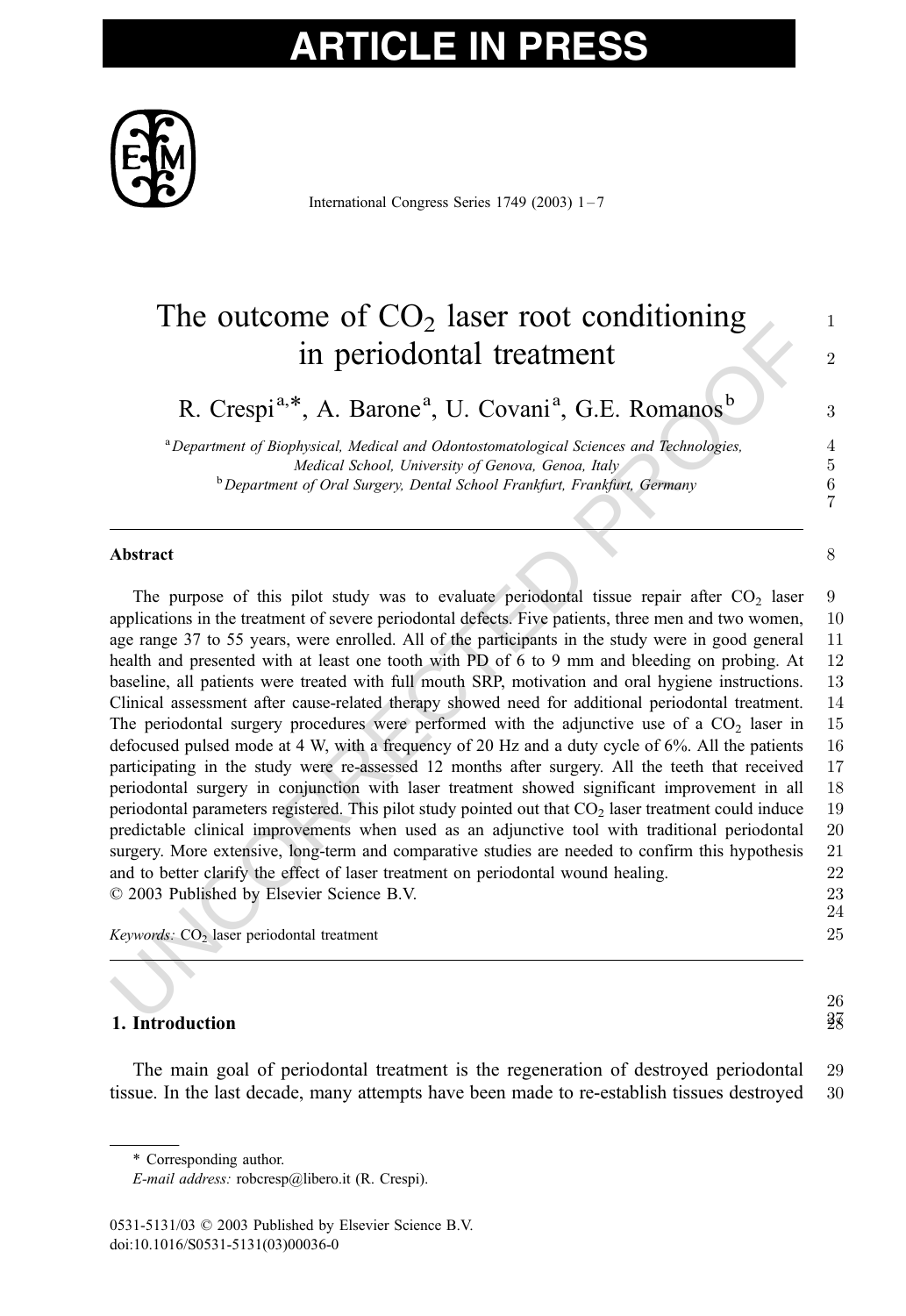2 R. Crespi et al. / International Congress Series 1749 (2003) 1–7

by periodontal disease such as mechanical barriers [\[1\],](#page-5-0) guided tissue regeneration (GTR), 31 PTFA membranes [\[2\]](#page-5-0) and resorbable membranes [\[3\].](#page-5-0) In addition, in order to prevent 32 epithelial growth in an apical direction, a combination of membrane and osseous graft is 33 also described in the literature: bone resorption is filled with osseous graft and covered 34 with membrane [\[4\].](#page-5-0) Various types of bone defects can be treated with the GTR technique 35 but the predictability of tissue response is limited; as an example, the dehiscences of 36 gingiva appearance and membrane exposures are common. The most frequently treated 37 defects are deep (>6 mm) multi-walled intrabony defects and Class II furcation defects 38 with a vertical component [5]. 39

In periodontal desease, bacterial microflora infiltrate not only soft tissues of the 40 periodontal pocket wall [6,7] but also dentinal tubules [8,9]. Mechanical root debridement 41 technique alone is not sufficient to eliminate bacterial plaque from the root surface [10]; 42 besides scaling, chemical root conditioning procedures are advocated in periodontal 43 surgical treatment. Citric acid surface root conditioning enhances surface decontamination 44 and collagen exposure [11]; moreover, solutions containing tetracyclines are used for root 45 surface detoxification  $[12]$ . With the techniques described above, connective tissue may be 46 repaired but unfavourable effects of treatment, such as ankylosis and root resorption, are 47 common [13]. 48

erests are acep (4.6 mm) munu-waned intranomy detects and Class 11 turcation detects<br>with a vertical component [5].<br>
In periodional desease, bacterial microflora infiltrate not only soft issues of the<br>
periodional desease, The  $CO<sub>2</sub>$  laser beam has an excellent absorption in water and it provides surface 49 conditioning on the treated root  $[14]$  as well as on the internal side of periodontal flap 50 during surgery  $[15,16]$ . The experimental animal model shows the efficacy of  $CO<sub>2</sub>$  laser 51 epithelial treatment [17]. During periodontal open flap surgery, the inner surface of the flap 52 was de-epithelialized. With this technique, a significant decrease of epithelial apical 53 ingrowth was reported during the healing period. The use of the  $CO<sub>2</sub>$  laser during 54 periodontal treatment enhances the formation of connective tissue attachment [18]. During 55 the healing period, in 10-day interval examinations, they reported a significant increase of 56 the connective tissue attachment in the first 30 days after treatment. In the animal model, 57 the regeneration of periodontal tissues after root conditioning and evaporization of 58 periodontal pocket soft tissue with the  $CO<sub>2</sub>$  laser was evident [19].  $59$ 

#### 2. Case report  $\sim$  60

A 36-year-old non-smoking female reported to the Department of Periodontology in the 61 University of Genoa. Her dentist had diagnosed inflammation of the upper front 62 interdental papila and extrusion of tooth number 11. She was in good general health 63 and had no skeletal, gastrointestinal or urogenital disease. The patient had complained of 64 tooth extrusion but no pain or mobility of other teeth had been reported. 65

#### 2.1. Oral inspection and periodontal status 67

During clinical examination, good, but not excellent, oral hygiene was observed. 68 Plaque was detected on the gingival and oral surfaces of front teeth. Tooth 11 was 1 mm 69 extruded and an interdental diastema was observed. The inflamed interdental papilla had a 70 darker color compared to other gingival tissue. Bleeding tendency upon gentle probing 71

66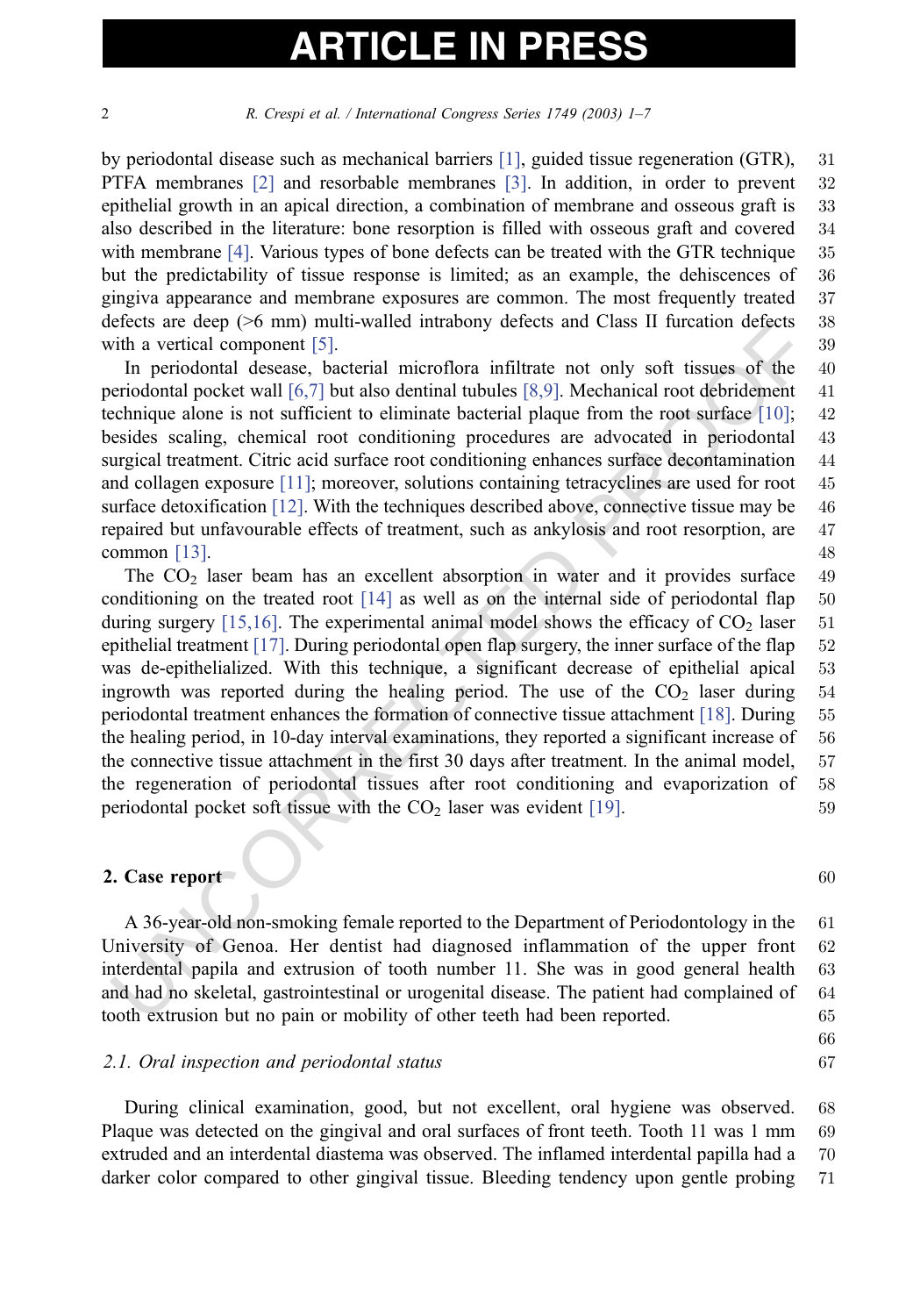R. Crespi et al. / International Congress Series 1749 (2003) 1–7 3

was high on oral and distal sites. No recessions or gingival margin disruptions were 72 recorded. However, clinical attachment loss was recorded on the mesial side of tooth 11. 73 Root surfaces of teeth 11 and 21 examined with periodontal probe showed no detectable 74 inclinations or rough areas. Probing pocket depths measured on six sites on each examined 75 tooth varied from 2 to 11 mm with a mean value of 6 mm.  $\frac{76}{2}$ 

### 2.2. Radiographic examination **78**

Horizontal bone resorption was generalised around both upper front incisors. Bone 79 margin was 3 to 5 mm apically, measured from the enamel–cement junction. Alveolar 80 bone showed no tendency to vertical resorption except on the mesial side of tooth 11, 81 where vertical bone resorption was recorded. At this side, pocket depth upon probing was 82 11 mm. The resorption showed also a horizontal enlargement towards the mesial side of 83 tooth 21 (Fig. 1).  $84$ 

### 2.3. Diagnosis 86

The following diagnosis was made based on clinical and radiographic observations and 87 on the initial periodontal measurements: on tooth number 11, parodontitis gravis et 88 complicata, on tooth 21 parodontitis gravis and acute oedematous inflammation of the 89 interdental papilla. 90



Fig. 1. Preoperative radiography of the teeth.

77

85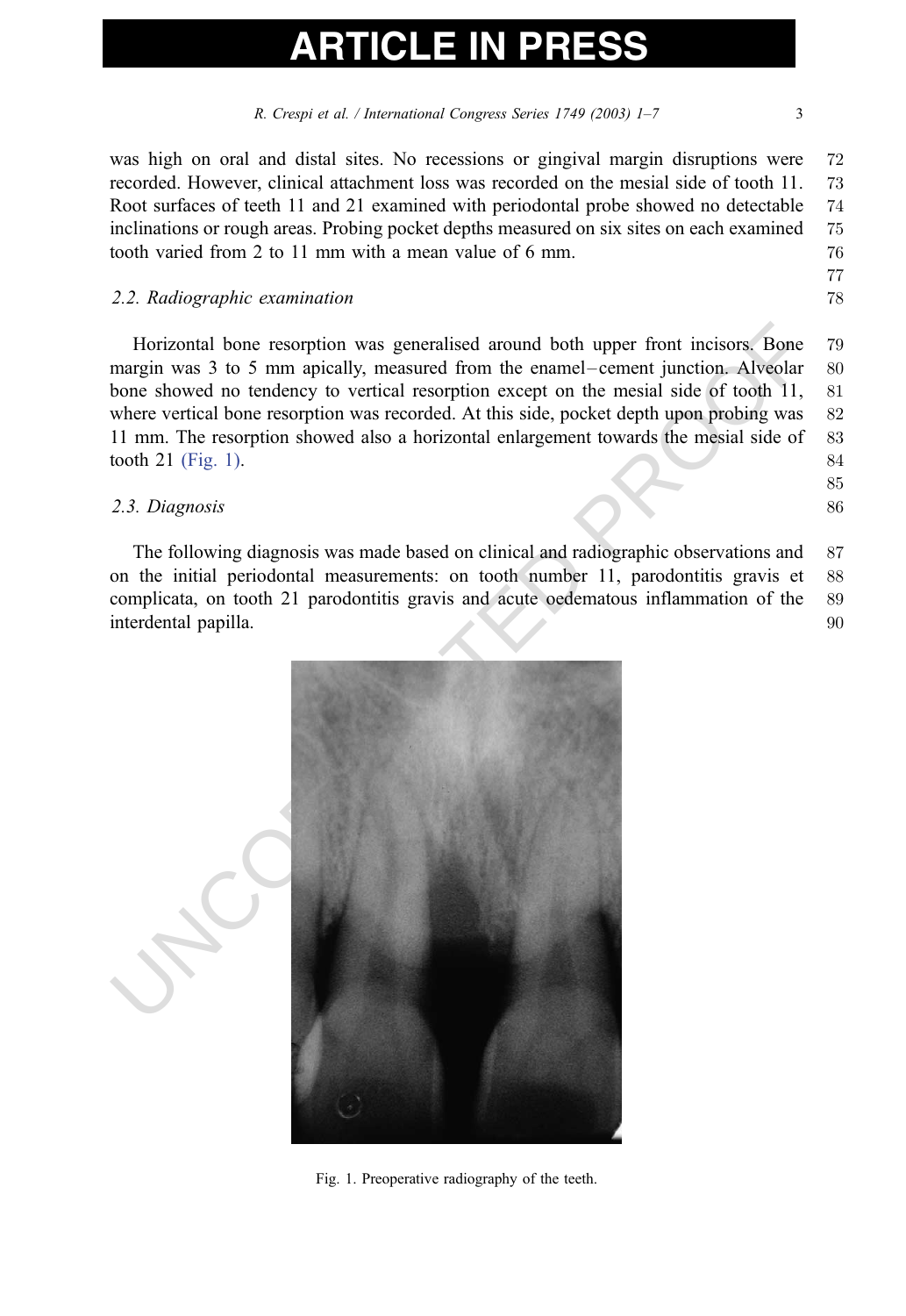4 R. Crespi et al. / International Congress Series 1749 (2003) 1–7

### 2.4. Periodontal treatment 92

In the system as possible (Fig. 2). After the fight was raised, the miner gingwal its<br>suraulations were removed. Then the CO<sub>2</sub> laser was used (ELEn®, Florence, Italy). The<br>sacr beam was applied to the exposed root surfac After examination and diagnosis, initial plaque removal and instruction on oral hygiene 93 maintenence took place. On both upper front teeth, a one-stage scaling and root planing 94 was made. No antibiotic or other systemic treatment was subscribed. A modified Widmann 95 open flap surgery was performed to remove coagulations and inflammation products from 96 deep periodontal pockets. Vertical incisions were made in the papilla to preserve as much 97 gingival tissue as possible (Fig. 2). After the flap was raised, the inner gingival 98 granulations were removed. Then the  $CO<sub>2</sub>$  laser was used (El.En®, Florence, Italy). The 99 laser beam was applied to the exposed root surfaces in defocused pulsed mode at 4.0 W 100 and frequency of 20 Hz by a duty cycle of 6%. The duty cycle is defined as laser pulse 101 duration divided by the whole period, and it has a range between 2% and 40% [20]. On the 102 periodontal soft tissues, the laser beam was applied at 13 W, with a frequency of 40 Hz and 103 a duty cycle of 40% in defocused pulsed mode (Fig. 3). Hard and soft tissue necrosis left 104 by the laser beam was removed with a sonic scaler and washed with sterile saline solution. 105 The wound was sutured and protected with a periodontal dressing for 1 week, after which 106 the sutures were removed. 107

### 2.5. Rest period and orthodontic treatment 109

For the first 3 months after the periodontal and laser therapy the patient was advised to 110 go through a rest period, during which a monthly plaque control was performed and good 111 oral hygiene compliance was observed. After the rest period, orthodontic treatment with a 112 fixed appliance was performed. Six months after treatment, tooth 11 was repositioned 113 apically and has a normal position. In addition, the interdental diastema closed. After the 114 orthodontic treatment, immobilization of the front teeth with a cemented orthodontic wire 115 on the palatal surfaces was carried out. 116



Fig. 2. Facial flap reflected showing large buccal –mesial lesion on tooth number 11.

108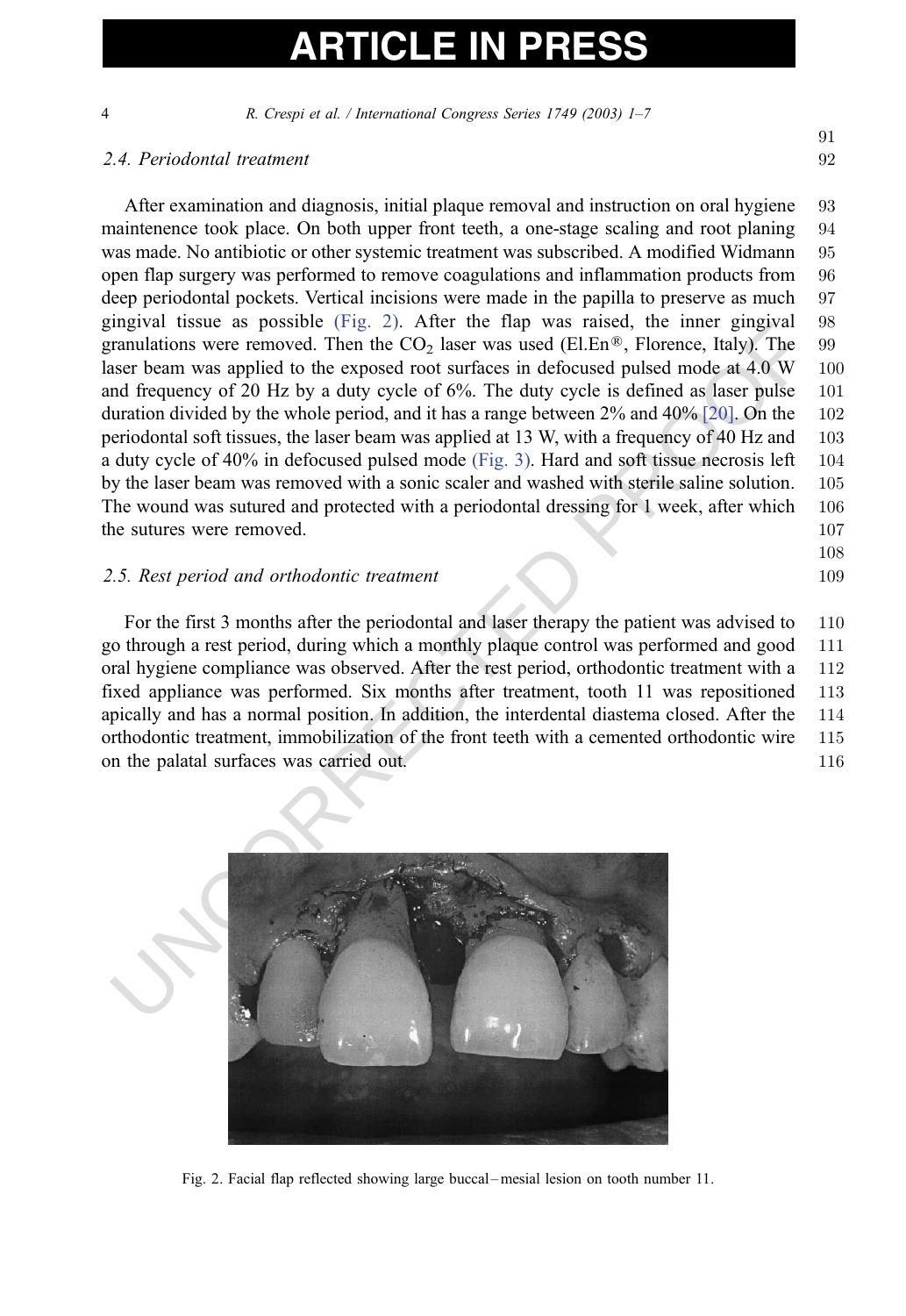# **ARTICLE IN PR**

R. Crespi et al. / International Congress Series 1749 (2003) 1-7 5

<span id="page-4-0"></span>

Fig. 3. CO<sub>2</sub> laser root conditioning, and vaporization of soft tissues.

### 2.6. Treatment result 118

117

One year after the initial periodontal therapy combined with  $CO<sub>2</sub>$  laser the following 119 observations were made: 120

- When the reentering was made, the regeneration of mesial alveolar bone was observed. 121
- On the mesial side of tooth 11, a radiographic examination showed interdental bone 122 crest regeneration (Fig. 4). 123



Fig. 4. Radiographic documentation.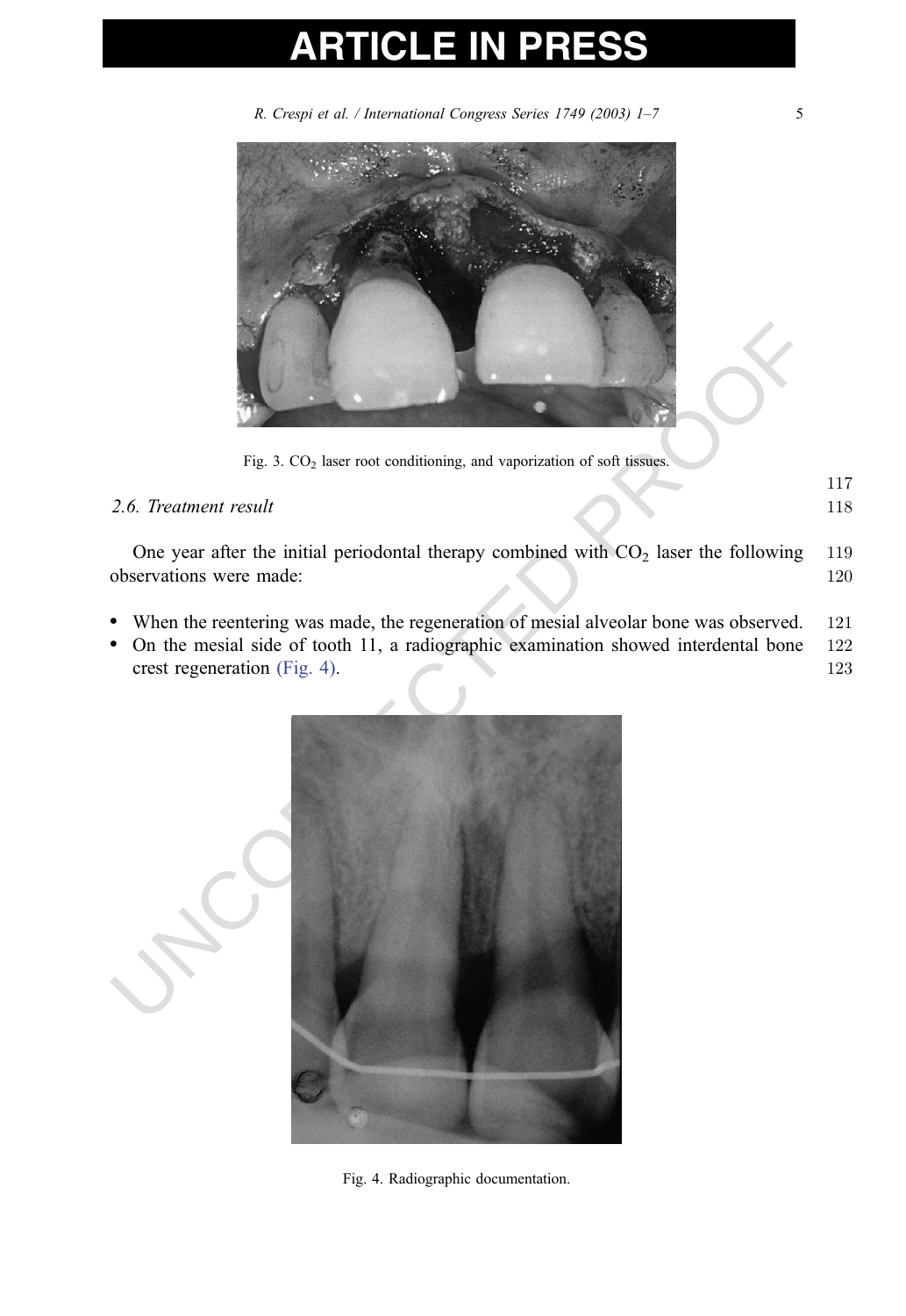<span id="page-5-0"></span>6 R. Crespi et al. / International Congress Series 1749 (2003) 1–7

- Probing depth measurements remained under 3 mm with mean PD of 1.85 mm. 124 • The gingival surface showed normal appearance and color. 125
- Gingival margin on labial side of tooth 11 remained about 1 mm apically compared 126 with the margin on tooth 21.  $12\pi$

### **3. Discussion 129**

Shariati et al. [21] studied the effect of a continuous wave carbon dioxide laser on<br>entini as a function of power density and exposure time, utilizing a scanning electron<br>dicroscope. Three different layers on the root su Shariati et al. [21] studied the effect of a continuous wave carbon dioxide laser on 130 dentin as a function of power density and exposure time, utilizing a scanning electron 131 microscope. Three different layers on the root surfaces were observed: (a) a superficial 132 layer of vaporization with complete elimination of microbial cells and root cementum; (b) 133 a second layer of ''glazed'' dentin, where the dentin surface appeared as a melted and a 134 resolidifed layer; (c) below a layer of plugged tubules, beneath the melted dentin, dentinal 135 tubules appeared completely sealed. Rossman et al. [17], in an experimental study on 136 monkeys, after induced periodontal disease, removed oral epithelium from opened flaps 137 using  $CO<sub>2</sub>$  laser irradiation. They observed less epithelium and more connective tissue 138 attachment at the experimental site compared with the control. Our observations confirm 139 Rossman's findings. Tissue regeneration in the laser-treated sites with new cementum [19] 140 and radiographic evidence of bone regeneration is probably the effect of decontamination 141 of tissues [22]. However, biostimulation of the laser beam might explain the biologic 142 processes during wound healing [23]. Friedman et al. [24] reported significant correlation 143 between enhanced tissue healing response and the laser beam. In our case, regeneration of 144 the interdental bone was observed. Same results are reported also by Mester and Mester 145 [25]. 146

### **References** 147

| $\lceil 1 \rceil$ | S. Nyman, J. Gottlow, T. Karring, J. Lindhe, The regenerative potential of the periodontal ligament. An         | 148 |
|-------------------|-----------------------------------------------------------------------------------------------------------------|-----|
|                   | experimental study in the monkey, J. Clin. Periodontol. 9 (1982) $157-265$ .                                    | 149 |
| $\lceil 2 \rceil$ | J. Gottlow, S. Nyman, J. Lindhe, T. Karring, J. Wennstrom, New attachment formation in the human                | 150 |
|                   | periodontium by guided tissue regeneration. Case reports, J. Clin. Periodontol. 13 (1986) 604–616.              | 151 |
|                   | [3] I. Magnussen, C. Batich, B.R. Collins, New attachment formation following controlled tissue regeneration    | 152 |
|                   | using biodegradable membranes, J. Periodontol. 59 (1988) $1-8$ .                                                | 153 |
|                   | [4] A. Gager, A. Schultz, Treatment of periodontal defects with an adsorbable membrane (Polyglactin 910) with   | 154 |
|                   | and without osseous grafting: case reports, J. Periodontol. 62 (1991) 276–283.                                  | 155 |
|                   | [5] W. Becker, B.E. Becker, Clinical application of guided tissue regeneration: surgical considerations, Perio- | 156 |
|                   | dontology 2000 (1) (1993) $46-53$ .                                                                             | 157 |
|                   | [6] L.A. Christersson, B. Albini, J.J. Zambon, U.M.E. Wikesjo, R. Genco, Tissue localization of Actinobacillus  | 158 |
|                   | actinomycetemcomitans in human periodontitis: I. Light, immunofluorescence and electron microscopic             | 159 |
|                   | studies, J. Periodontol. 58 (1987) 529–539.                                                                     | 160 |
|                   | [7] L.A. Christersson, U.M.E. Wikesjo, B. Albini, J.J. Zambon, R. Genco, Tissue localization of Actinobacillus  | 161 |
|                   | actinomycetemcomitans in human periodontitis: II. Correlation between immunofluorescence and culture            | 162 |
|                   | techniques, J. Periodontol. 58 (1987) 540–545.                                                                  | 163 |
|                   | [8] P.A. Adriaens, C.A. Edwards, J.A. De Boever, W.J. Loesche, Ultrastructural observations on bacterial        | 164 |
|                   | invasion in cementum and radicular dentin of periodontally diseased human teeth, J. Periodontol. 59             | 165 |
|                   | $(1988)$ 493 – 503.                                                                                             | 166 |